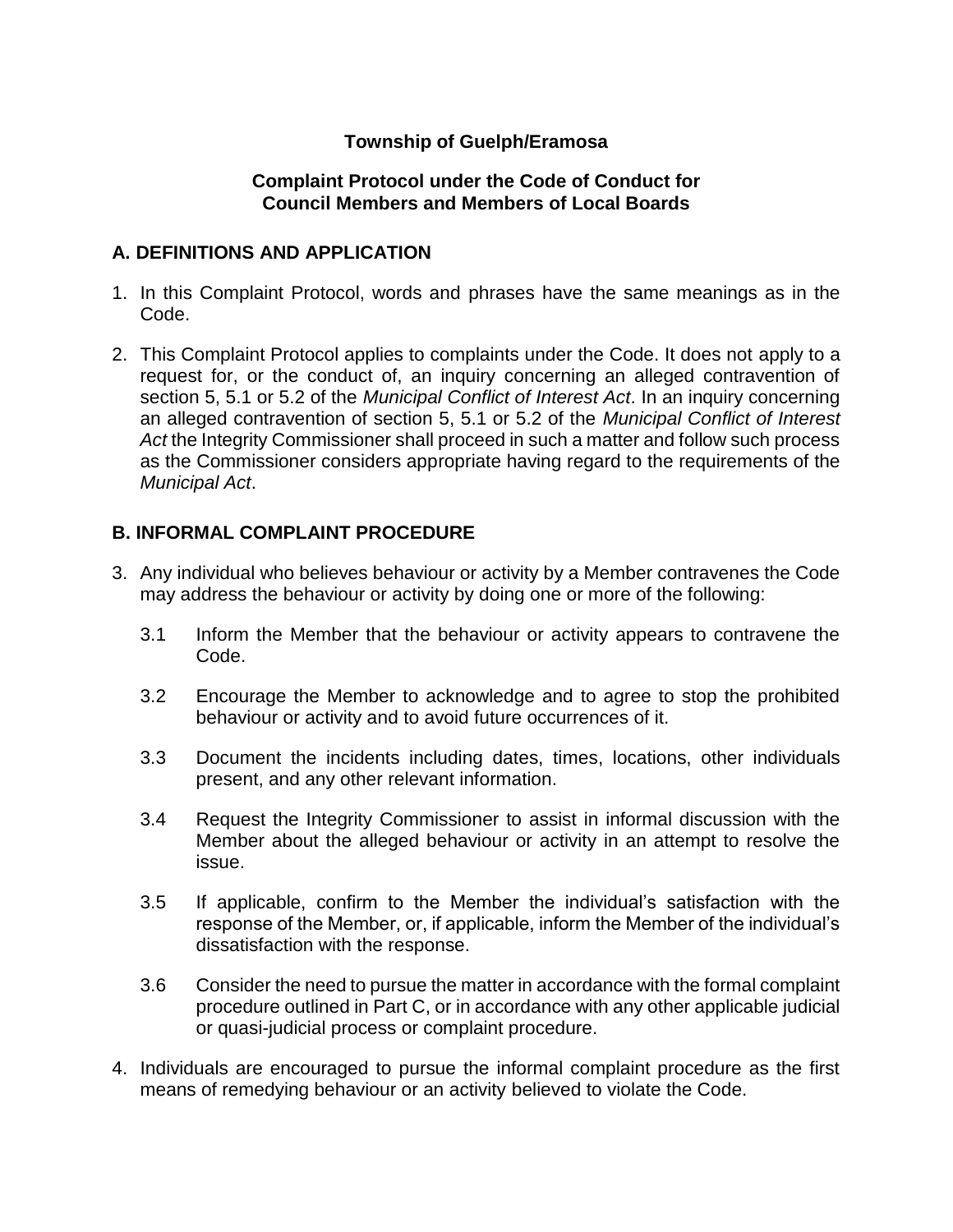5. With the consent of both the complaining individual and the Member, the Integrity Commissioner may participate in any informal process. The parties involved are encouraged to take advantage of the Integrity Commissioner's potential role as a mediator of issues relating to an informal complaint. However, the informal process is not a precondition to pursuing the formal complaint procedure outlined in Part C.

## **C. FORMAL COMPLAINT PROCEDURE**

- 6. Any individual who identifies or witnesses behaviour or an activity by a Member and believes it to be in contravention of the Code may file a formal complaint as follows:
	- 6.1 The complaint shall be made in writing and be dated and signed by an identifiable individual.
	- 6.2 Where possible, the complaint shall made using the Complaint Form (Appendix A) which will be posted on the Municipality's Website. If the Complaint Form is not used then the complaint must contain all of the information required by the Complaint Form, in the same order.
	- 6.3 The complaint must state the section(s) of the Code that the Complainant believes has (have) been breached.
	- 6.4 The complaint must include background (including date(s), time(s) and location(s) of conduct, supporting documentation, details and names of all persons involved, and name(s) of any witness(es)) that contains reasonable grounds for the allegation that a Member has contravened the Code.
	- 6.5 The Complainant is encouraged to include relevant documents.
	- 6.6 The complaint shall be submitted directly to the Integrity Commissioner by email, fax, mail or delivery.
	- 6.7 In the event that a complaint is sent to or left at the Municipality's office, the Clerk shall ensure that it is delivered unopened (or, if left unsealed, is placed in an envelope without being read and then sealed and delivered) to the Integrity Commissioner.

### *Integrity Commissioner's Classification and Decision to Investigate*

- 7. The Integrity Commissioner may not help anyone to draft the content of a complaint but the Commissioner may for any reason
	- (a) invite a Complainant to clarify, or
	- (b) permit a Complainant to amend or resubmit

any complaint, including a complaint that does not meet the requirements of this Complaint Protocol. The complaint is deemed to be received by the Commissioner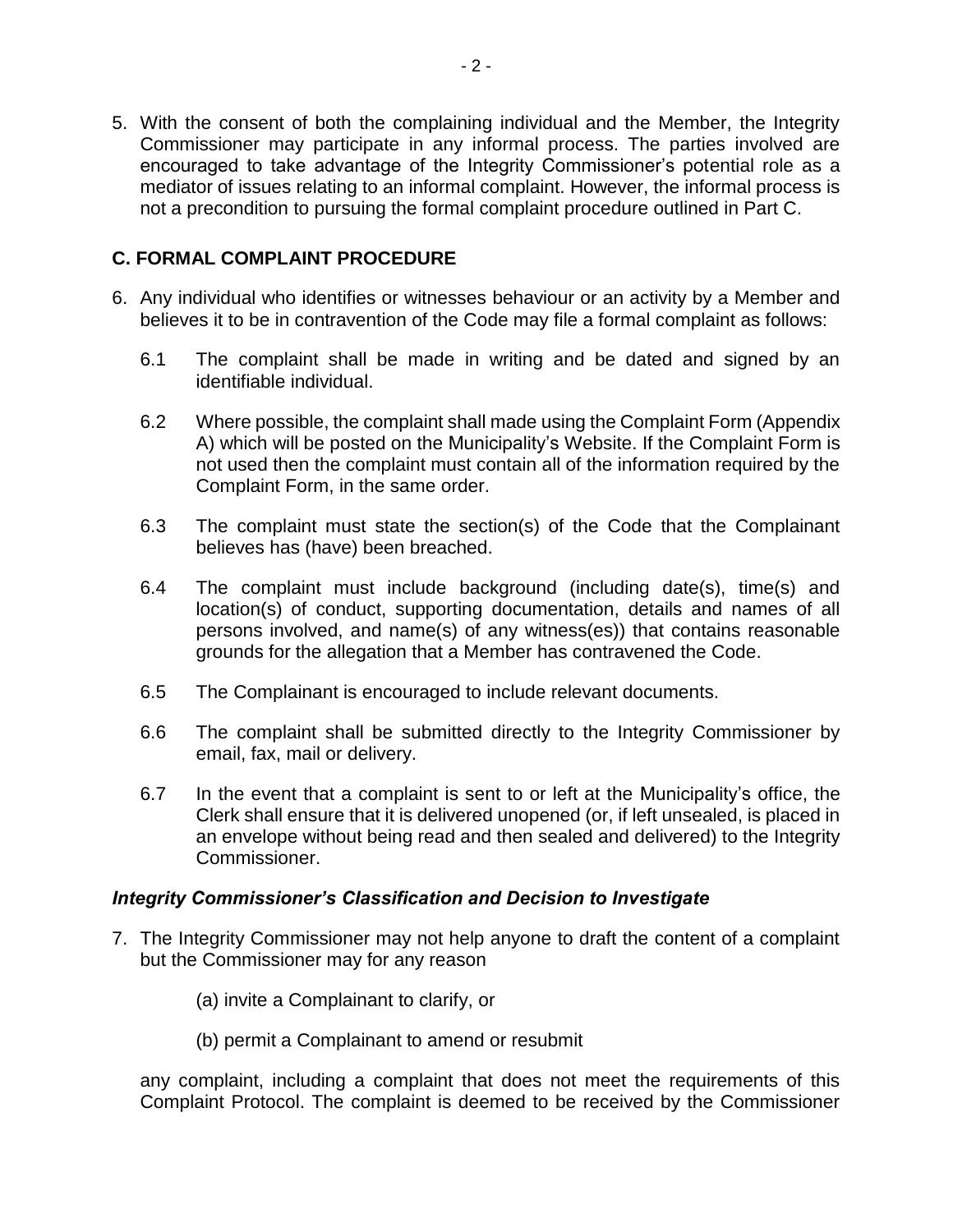when it is clarified, amended or resubmitted and henceforth the complaint consists of the amended complaint, the resubmitted complaint, or the original complaint plus amendments or plus clarifications, as the case may be.

- 8. Upon receiving the complaint, the Integrity Commissioner will conduct an initial classification to determine whether the complaint is within the Commissioner's jurisdiction and whether the Commissioner should commence an investigation.
	- 8.1 The complaint, or part of it, lies outside the Commissioner's jurisdiction if the subject matter of the complaint, or part, relates more properly to another law or to other complaint process or dispute resolution procedure.
	- 8.2 The Commissioner shall only commence an investigation of a complaint, or part of it, that on its face contains allegations that if substantiated would constitute a breach of one or more provisions of the Code, and then only in relation to such provision(s).
	- 8.3 The Commissioner has the discretion to decline to commence an investigation if on its face the complaint appears to be frivolous, vexatious or not made in good faith, and subsequently the Commissioner may terminate an investigation if at any time the Commissioner forms the opinion that the complaint is frivolous or vexatious or that the Complainant is not acting in good faith.
	- 8.4 If the Complainant is a Member, where the Integrity Commissioner declines to commence or terminates an investigation on the ground that the complaint is frivolous or vexatious or that the Complainant is not acting in good faith, the Integrity Commissioner may report that fact to Council or the local board and name the Member.
- 9. If on its face the complaint, or part, relates more properly to another law or to other complaint process or dispute resolution procedure then the Integrity Commissioner shall respond to the Complainant in writing as follows:
	- 9.1 If the allegation might relate to an offence under the *Criminal Code* or another criminal statute then the Complainant shall be informed that such allegation, if the Complainant wishes to pursue it, should be brought to the attention of the police.
	- 9.2 If the allegation relates to compliance with the *Municipal Conflict of Interest Act* as opposed to compliance the Code then the Commissioner shall follow such process as the Commissioner considers appropriate having regard to the requirements of the *Municipal Act*.
	- 9.3 If a complaint or part is more appropriately handled under the *Municipal Freedom of Information and Protection of Privacy Act* then the Complainant shall be informed that the matter falls under the responsibility of the Clerk, and shall be given the Clerk's phone number and email address.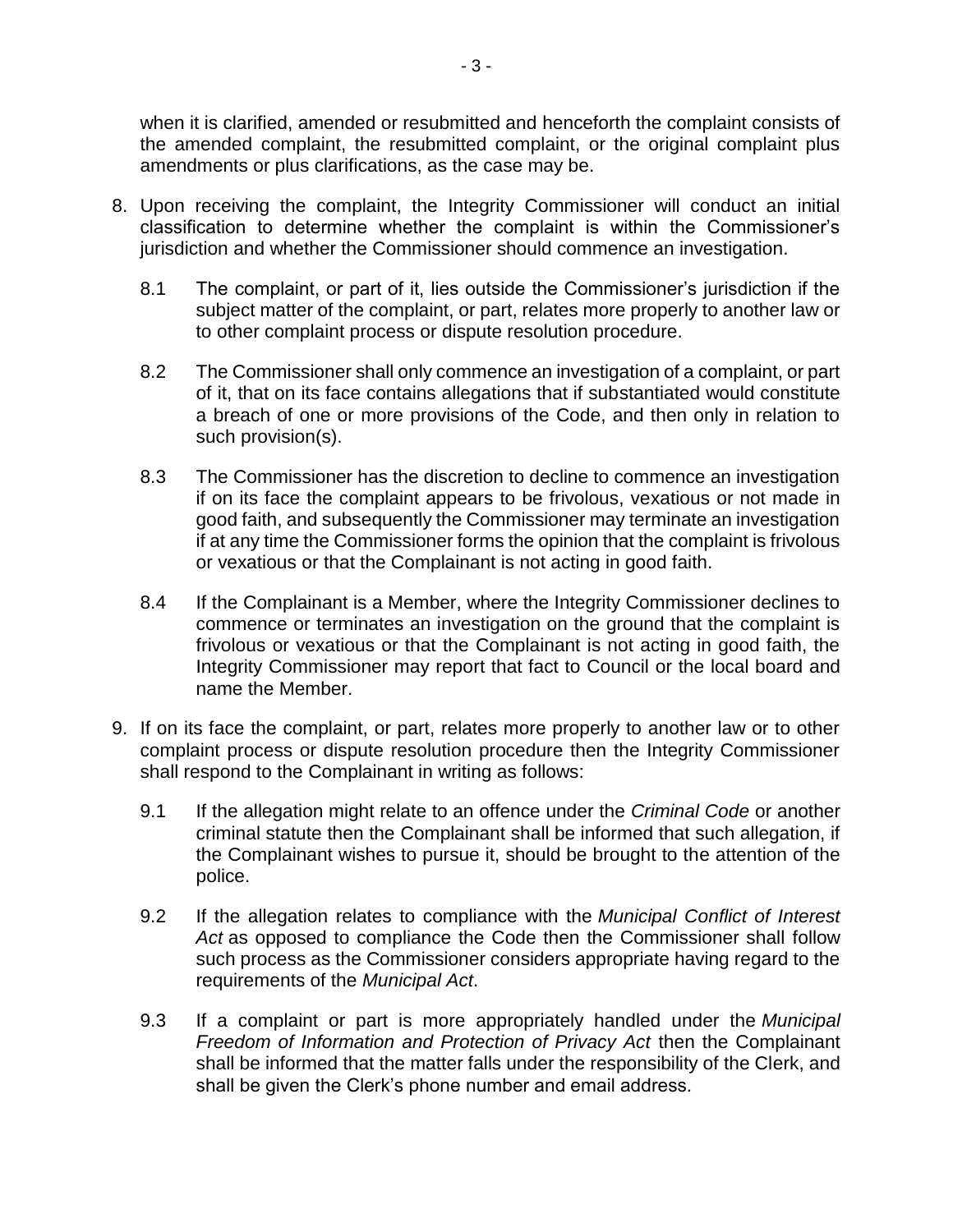- 9.4 If the complaint or part seems to fall under another policy of the Municipality or the local board then the complainant shall be informed how to pursue the matter under the other policy.
- 9.5 If for any other reason the complaint or part is not within the jurisdiction of the Integrity Commissioner then the Complainant shall be so informed and given such additional reasons and/or referred to such agencies or authorities as the Integrity Commissioner considers appropriate.
- 9.6 If the complaint or part relates to a matter that is already subject to another process, including but not limited to a court proceeding under the *Municipal Conflict of Interest Act,* a human rights complaint, an arbitration hearing, or another court or tribunal proceeding, then the Integrity Commissioner may, in the Integrity Commissioner's sole discretion, suspend any investigation pending the result of the other process.

#### *Settlement, Withdrawal and Other Opportunities for Resolution*

10.Following receipt of a formal complaint, or at any time during an investigation:

- 10.1 Where the Integrity Commissioner believes that an opportunity to resolve the matter may be successfully pursued without starting or continuing an investigation, and both the Complainant and the Respondent agree, the Commissioner may pause or delay the investigation and make efforts to achieve an informal resolution.
- 10.2 If a complaint is withdrawn, settled or informally resolved, the Commissioner shall not report to Council or the local board except as part of the annual report described in section [24.](#page-7-0)

#### *Investigation*

- 11.Within three business days after receiving the complaint, the Integrity Commissioner shall decide whether to investigate the complaint or part of it.
- 12.Except where the Integrity Commissioner exercises powers under sections 33 and 34 of the *Public Inquiries Act*, the investigation process shall be as follows:
	- 12.1 Without identifying the Complainant, the Respondent or the circumstances, the Integrity Commissioner shall give notice to the Clerk that an investigation is being commenced.
	- 12.2 The Integrity Commissioner shall, the same day, give the Respondent notice of the complaint (including a copy of the complaint and all supporting documentation) and invite the Respondent to provide a written response within seven business days.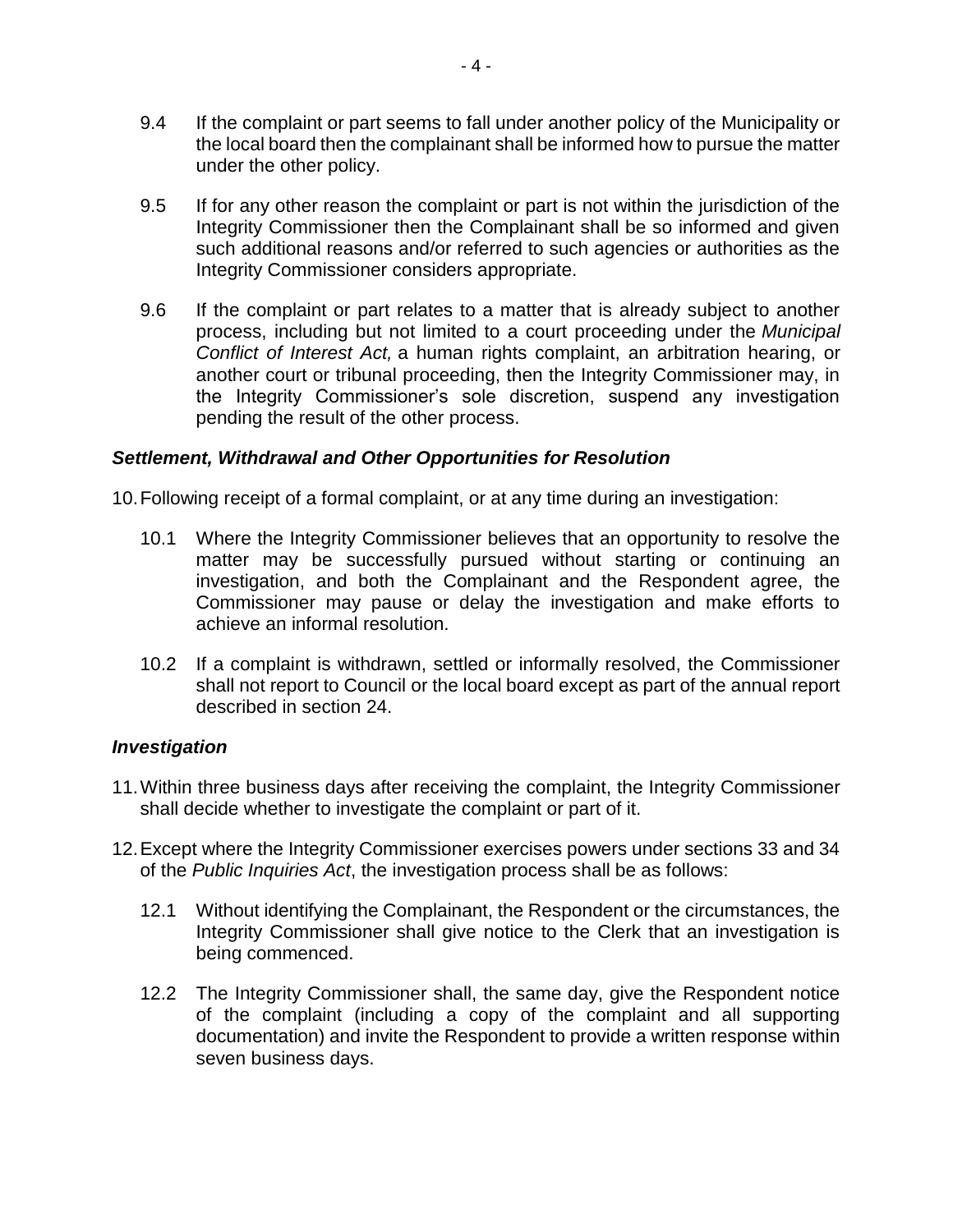- (a) To protect the right of a full and fair opportunity to respond, the Respondent shall be given the entire complaint, including the Complainant's name but not the contact information of a Complainant who is not a Member.
- <span id="page-4-0"></span>(b) In exceptional circumstances and only where the Integrity Commissioner is satisfied that a fear of intimidation or reprisal is well-founded, the Integrity Commissioner may redact information that would identify the Complainant or a witness, provided that the Respondent receives sufficient disclosure to understand the allegation(s) and to receive a full and fair opportunity to respond.
- (c) Despite paragraph [\(b\),](#page-4-0) where the Complainant is a Member of Council or a local board the Complainant's identifying information will not be redacted.
- 12.3 The Integrity Commissioner shall, the same day, give the Complainant notice that an investigation has commenced.
- 12.4 Within three business days after receiving the Respondent's response, if any, the Integrity Commissioner shall send it to the Complainant with an invitation to reply within seven business days.
- 12.5 Within three business days after receiving the Complainant's reply, if any, the Integrity Commissioner shall send it to the Respondent.
- 12.6 After reviewing the complaint, the response and the reply, the Commissioner may speak to anyone, access and examine any other documents or electronic materials, and may enter any work location of the Municipality or local board that is relevant to the complaint for the purpose of investigation and potential resolution.
- 12.7 Within 45 calendar days after the complainant is received, or such longer period as the Commissioner deems necessary, the Commissioner shall draft a report containing the findings of the investigation, including draft conclusions about whether the Respondent contravened the Code and, where applicable, a draft recommended penalty, and submit it to the Respondent for representations and comments within seven business days.
- 12.8 Within five business days after receiving the representations and comments of the Respondent, and taking them into account, the Integrity Commissioner shall finalize the report and deliver it to the:
	- (a) Clerk, for delivery to Council or the local board.
	- (b) Complainant.
	- (c) Respondent.
- 13.The Commissioner has the discretion to extend any of the time frames and deadlines in this Protocol. If, however, a report will not be completed within 90 days of the receipt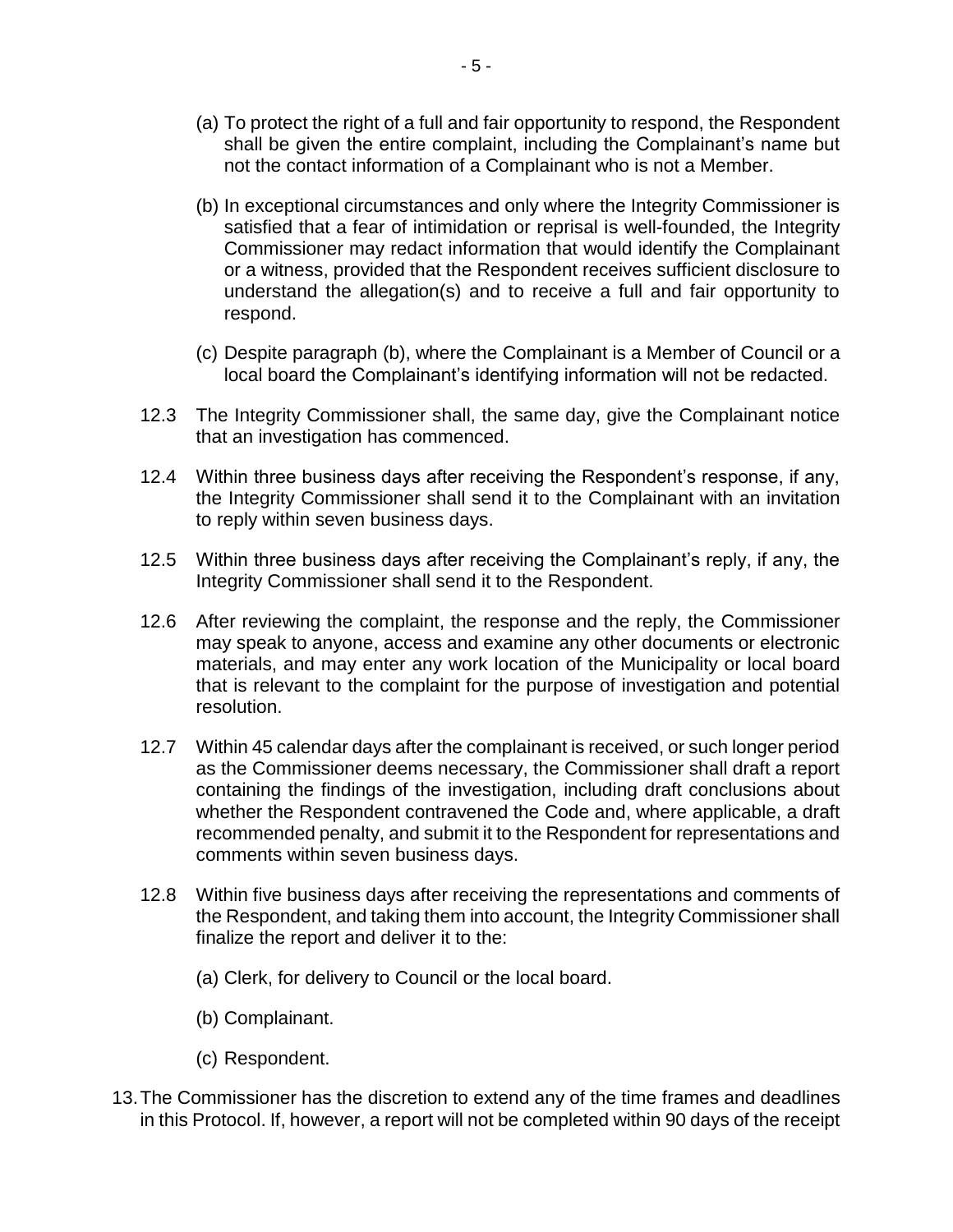of a complaint, the Integrity Commissioner shall provide an interim report to Council or the local board (and the Respondent and Complainant). The interim report shall describe the complaint without identifying the Respondent and the Complainant, explain the delay and state when the final report is expected to be ready.

### *Report to Council (or Local Board) and Recommendation*

- 14.Upon receipt of a report, the Clerk shall place it on the next regular agenda of Council. A report to a local board shall be placed on the next regular agenda of the local board.
- 15.Where a report states the Integrity Commissioner's opinion that a Respondent has contravened the Code:
	- 15.1 The Integrity Commissioner may include in the report a recommended penalty.
	- 15.2 If the Integrity Commissioner is of the opinion that the contravention was trivial or committed through inadvertence or an error of judgment made in good faith, or occurred despite the Respondent taking reasonable measures to prevent it, then the report shall so state.
	- 15.3 The Respondent shall have the right of reply when the report is considered by Council or the local board.
	- 15.4 As provided by the *Municipal Conflict of Interest Act*, if the recommendation is to suspend the remuneration paid to the Member then the Member may take part in the discussion of the matter, including making submissions to Council or the local board, as the case may be, and may attempt to influence the voting on any question in respect of the matter, whether before, during or after the meeting, but the Member is not permitted to vote on any question in respect of the matter.
- 16.If the Integrity Commissioner is of the opinion that a Respondent did not contravene the Code but the Respondent's conduct was blameworthy or otherwise deserving to be brought to Council's (or the local board's) attention then the report shall so state.
- 17.If the Integrity Commissioner is of the opinion that the investigation has revealed the need for an amendment to the Code, this Protocol or a policy of the Municipality or local board then the report shall so state.
- 18.The Integrity Commissioner may make interim reports to Council or the local board where necessary and as required, including to address any instances of interference, obstruction, delay, reprisal retaliation associated with the investigation.

### *Confidentiality to Ensure a Fair Process*

19.To ensure that a complaint is investigated (or settled or informally resolved) in a fair manner that respects the rights of the Complainant, the Respondent and witnesses, until the final report is delivered to Council or the local board the parties shall maintain the confidentiality of the complaint process, including but not limited to the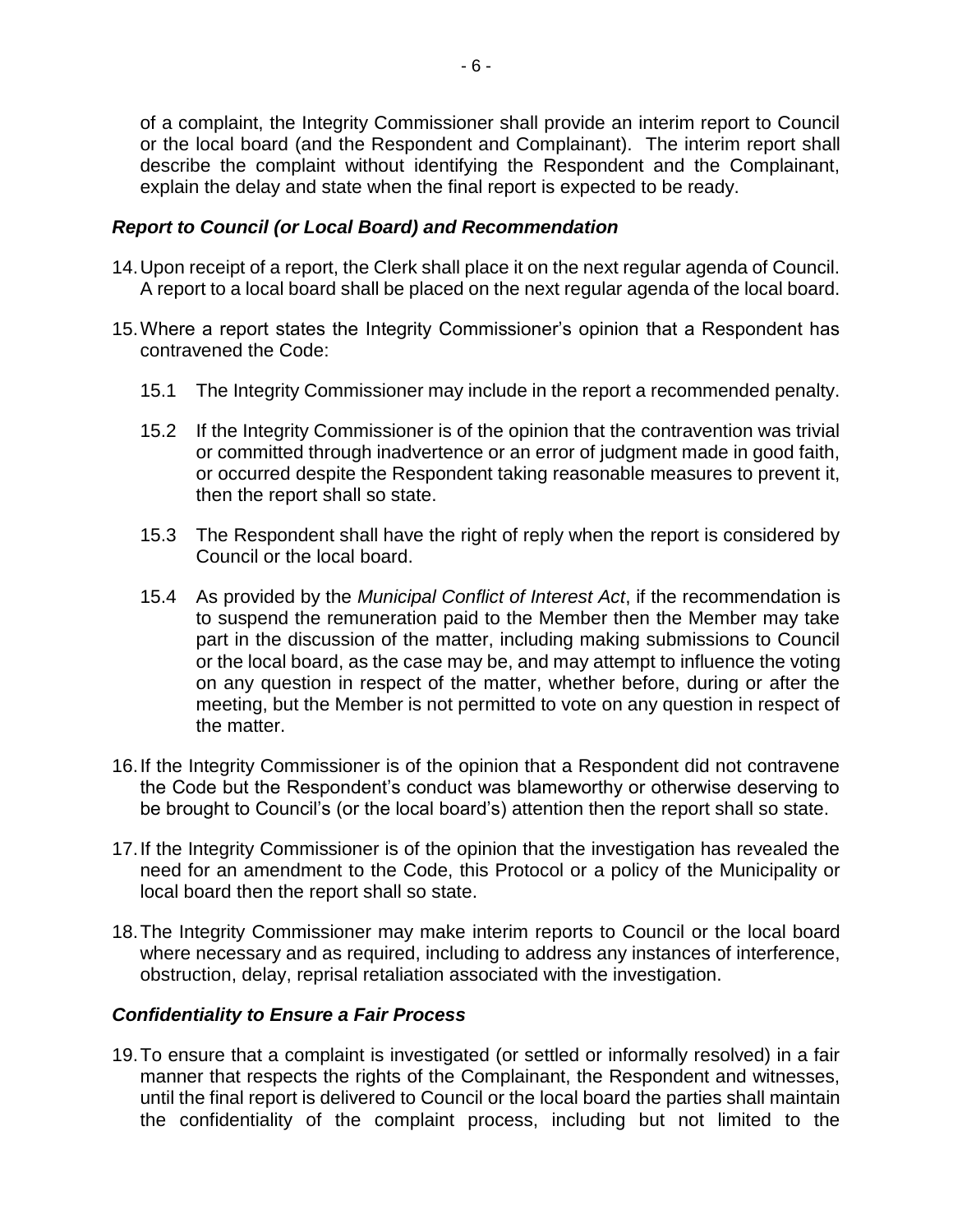confidentiality of the complaint, responses, replies and other communications from the Complainant, the Respondent and the Integrity Commissioner.

- 20.If a Complainant (whether or not the Complainant is a Member) discloses information about a complaint or investigation then the Integrity Commissioner may take that fact into account in exercising discretion before declining to commence or terminating an investigation on the ground that the complaint is frivolous or vexatious or the Complainant is not acting in good faith.
- 21.The following paragraphs apply where a Member (whether or not the Member is a Complainant, a Respondent, a witness or uninvolved) discloses information about a complaint or an investigation:
	- 21.1 Section 5.4 of the Code provides that a Member shall not disclose by any means to anyone, except to a Member or to an employee of the Municipality or local board who requires the information in the course of duties, any confidential information acquired by virtue of office, in either oral or written form, except as required by law or authorized by Council or the local board to do so. If the Integrity Commissioner is of the opinion that the disclosure breached confidentiality then the Commissioner, after giving a Member who disclosed a fair opportunity to respond, may report to Council or the local board that the Member contravened section 5.4 of the Code and may recommend a penalty.
	- 21.2 Harassment contravenes section 8.1 of the Code. If the Integrity Commissioner is of the opinion that the disclosure constituted harassment then the Commissioner, after giving the Member who disclosed a fair opportunity to respond, may report to Council or the local board that the Member contravened section 8.1 of the Code and may recommend a penalty.
	- 21.3 Bullying contravenes section 8.2 of the Code. If the Integrity Commissioner is of the opinion that the disclosure constituted bullying then the Commissioner, after giving the Member who disclosed a fair opportunity to respond, may report to Council or the local board that the Member contravened section 8.2 of the Code and may recommend a penalty.
- 22.If the disclosure of information about a complaint or investigation makes it impossible, in the Integrity Commissioner's opinion, to conclude a fair and proper investigation that respects the rights of the parties then the Integrity Commissioner shall report that opinion to Council or the local board.
- 23.For greater certainty, a report under this section shall name the individual who disclosed or caused the disclosure of information about a complaint or investigation, and may name any Member who is involved as a Complainant, Respondent, witness or other involved individual.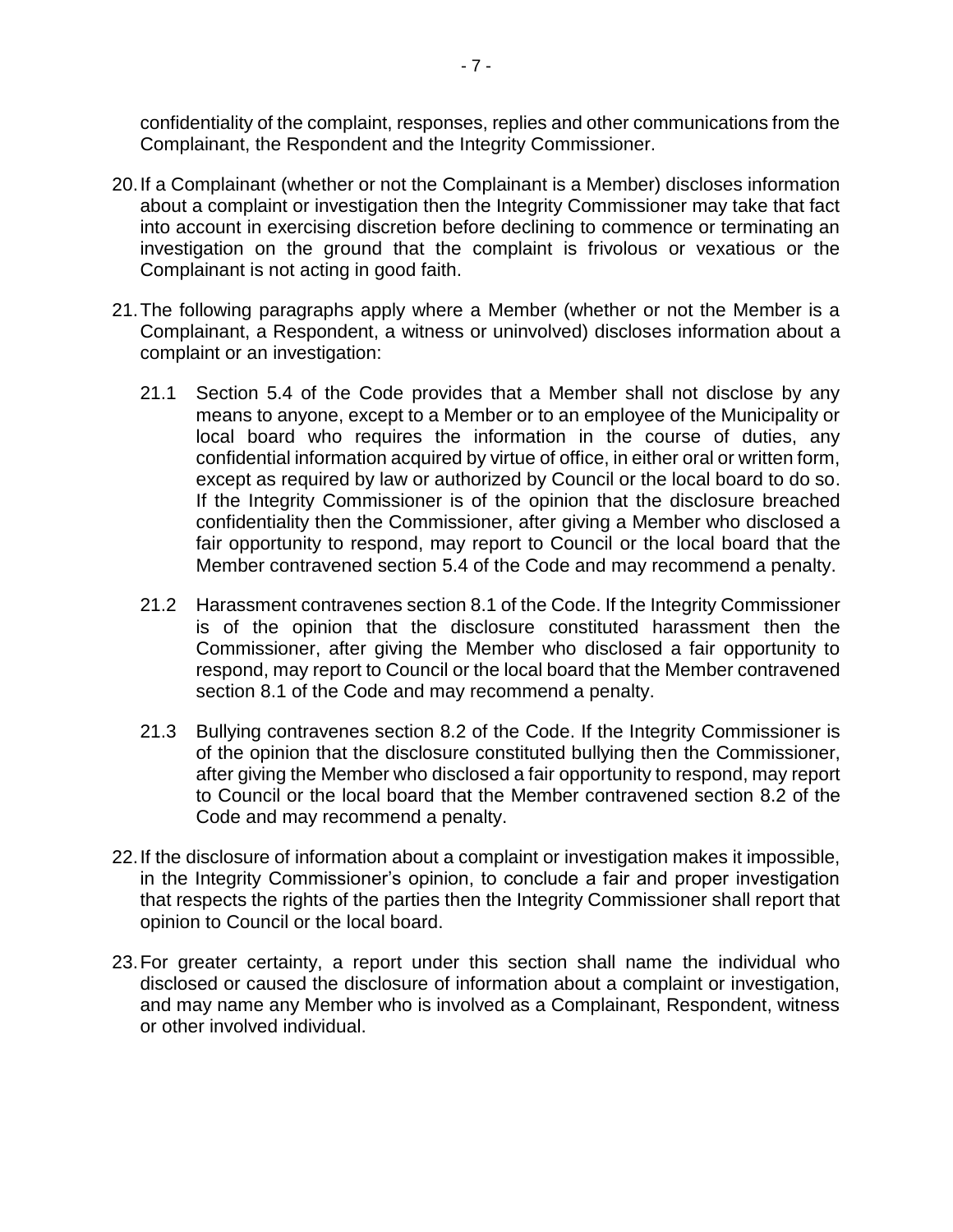#### *Annual Reports to Council*

<span id="page-7-0"></span>24.The Integrity Commissioner shall report to Council annually. In the annual report, the Commissioner shall report on all complaints received and on their disposition (including complaints not falling within the jurisdiction of the Integrity Commissioner and other complaints that were not investigated). Unless otherwise provided in this Protocol, a complaint that has not been the subject of a public report to Council will be described in the annual report without identifying the Complainant or the Respondent.

### *Confidentiality, Record Keeping and Public Disclosure*

- 25.The Integrity Commissioner and every person acting under the instructions of the Integrity Commissioner shall preserve secrecy with respect to all matters that come to his or her knowledge in the course of his or her duties under Part V.I of the *Municipal Act*, the Code and this Protocol. Nevertheless, information may be disclosed as required by law or otherwise in accordance with Part V.I of the Act, the Code and this Protocol. In a report on whether a Member has contravened the Code, the Integrity Commissioner may disclose such matters as in the Integrity Commissioner's opinion are necessary for the purposes of the report.
- 26.The Integrity Commissioner shall retain all records related to the complaint and investigation.
- 27.For greater certainty, if the Integrity Commissioner is of the opinion that a Member has contravened the Code then the Member's identity is not confidential information and the Member shall be named in the Integrity Commissioner's report to Council.
- 28.All reports from the Integrity Commissioner to Council will be made available to the public on the Township of Guelph/Eramosa Website on a single Web page that is easily accessible.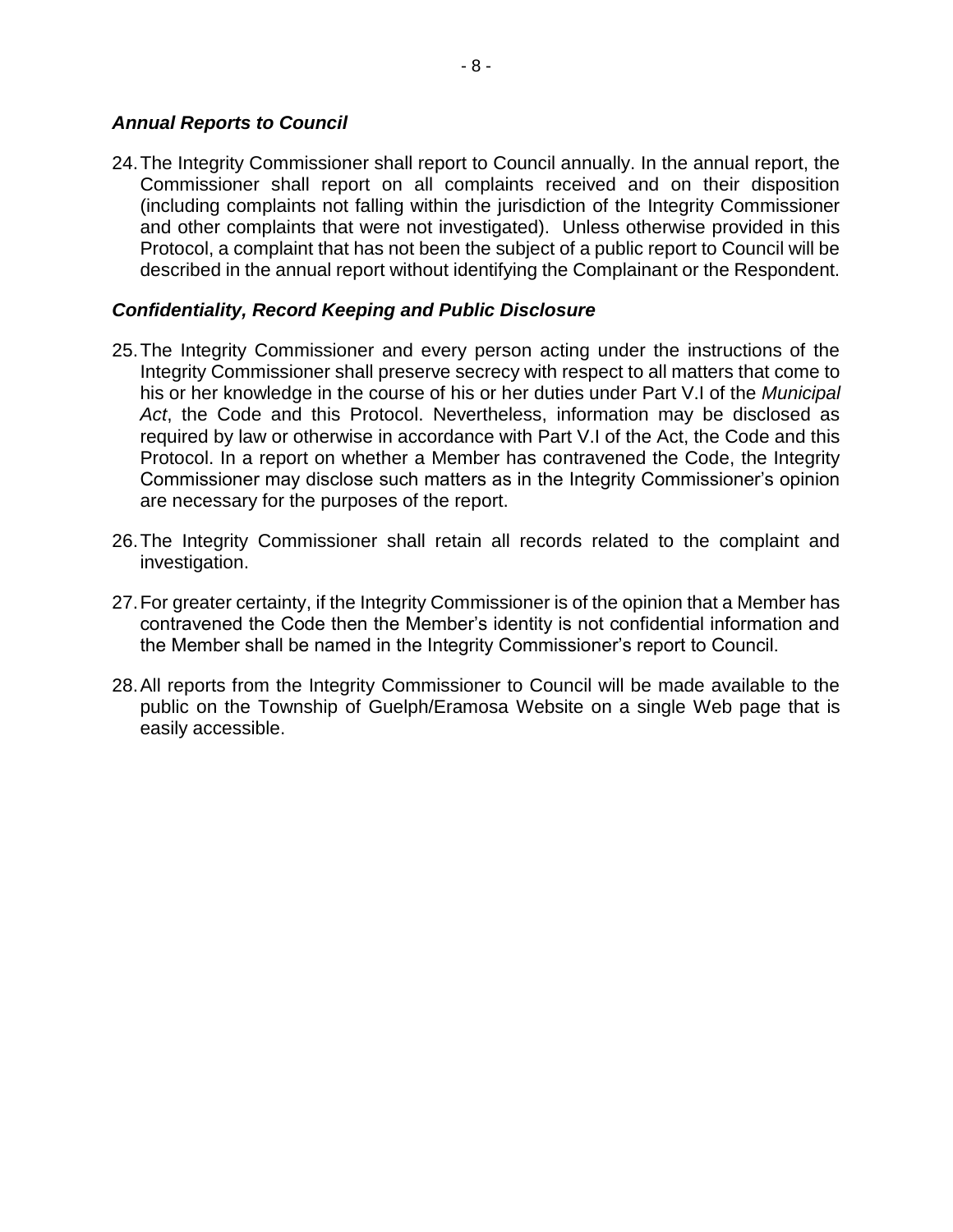## **APPENDIX A Council Code of Conduct Complaint Form**

Name:

Address:

Telephone:

E-mail:

I, state of the Integrity Commissioner of the Township of integrity Commissioner of the Township of Guelph/Eramosa to conduct an inquiry pursuant to Part V.1 of the *Municipal Act, 2001* and section 10 of the Code of Conduct for Council Members and Members of Local Boards, about the following Council Member(s) or Local Board Member(s):

**Background:** (including date(s), time(s) and location(s) of conduct, supporting documentation, details and names of all persons involved, and name(s) of any witness(es); attach extra pages if necessary):

# **Code of Conduct**

The *Code of Conduct for Council Members and Members of Local Boards* is available here. You may also request a copy by phone, e-mail, fax or in person.

Please state which section(s) of the Code of Conduct you believe have been breached:

I hereby request the Integrity Commissioner to conduct an inquiry pursuant to the provisions of section 223.4 of the *Municipal Act, 2001* with respect to the above conduct. This complaint is being filed under section 10 of the Code of Conduct for Council Members and Members of Local Boards.

Please mail, fax, e-mail, or otherwise deliver this request to:

Guy Giorno, Fasken law firm Integrity Commissioner 333 Bay Street Suite 2400 P.O Box 20 Toronto, Ontario M5H 2T6 Tel: 416-366-8381 Fax: 416- 364-7813 E-mail: ggiorno@fasken.com

Your name, address, comments, and any other personal information, is collected and maintained for the purpose of conducting an investigation under Section 223.4 of the *Municipal Act, 2001*.